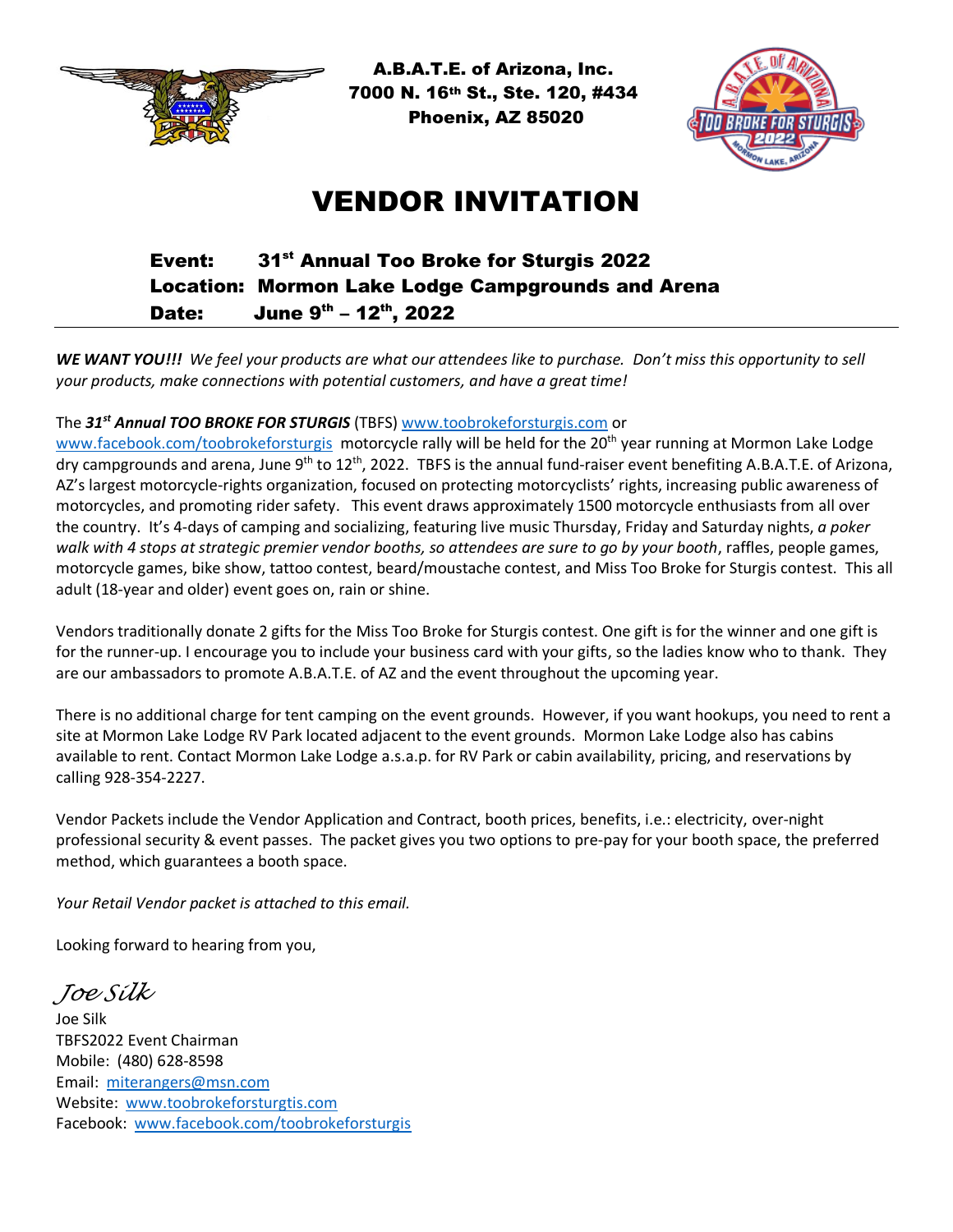

# **A.B.A.T.E. of Arizona, Inc. Event:** Too Broke For Sturgis **Date:** June 9 - 12, 2022

# **RETAIL VENDOR APPLICATION AND CONTRACT**

## **VENDOR CONTACT INFORMATION:**

| <b>Business Name:</b> |  |
|-----------------------|--|
| <b>Contact Name:</b>  |  |
| Mailing Address:      |  |
| Phone Number:         |  |
| Email:                |  |

## **TYPE OF RETAIL SERVICES / MERCHANDISE:**

Vendor agrees to sell the type of items listed below:

Vendor agrees to donate two gifts to A.B.A.T.E. OF ARIZONA for the Miss Too Broke for Sturgis contest.

**FEES:** (Check all that apply) Food trucks are charged as 10 x 20 booth, \$300.00 each.

|  | <b>OUANTITY DESCRIPTION</b>                                              | FEE             |
|--|--------------------------------------------------------------------------|-----------------|
|  | <b>BASE FEE:</b> 10 x 10 Booth (electricity included); includes 2 passes | \$200.00 / each |
|  | 10 x 20 Booth (electricity included); includes 4 passes                  | \$300.00 / each |
|  | 10 x 30 Booth (electricity included); includes 6 passes                  | \$400.00 / each |
|  | Additional Passes (\$5.00 discount; participant must be 18 yrs. old)     | \$35.00 / each  |

*NOTE: Booth space is sold in 10 x 10 increments at \$100.00 above the Base Fee. Vendors are not permitted to have items more than 2 feet in front of the booth, and nothing to the sides or behind.*

|                                                                                                        | <b>BADGE DETAIL:</b>               | Working Staff | <b>Additional Passes</b>                                   | <b>Total Passes</b> |
|--------------------------------------------------------------------------------------------------------|------------------------------------|---------------|------------------------------------------------------------|---------------------|
|                                                                                                        | PAYMENT OPTIONS:                   |               |                                                            |                     |
|                                                                                                        | <b>MAIL</b> (check or money order) |               | <b>PAYPAL</b>                                              |                     |
| A.B.A.T.E. OF ARIZONA<br>Attn: TBFS 2022 Chair<br>7000 N 16th St., Ste. 120, #434<br>Phoenix, AZ 85020 |                                    |               | Pay using Payment to Friends<br>email: abateofaz@gmail.com |                     |
|                                                                                                        | $\alpha$                           |               |                                                            |                     |

**-- SIGN THE CONTRACT INCLUDED ON THE FOLLOWING PAGES –**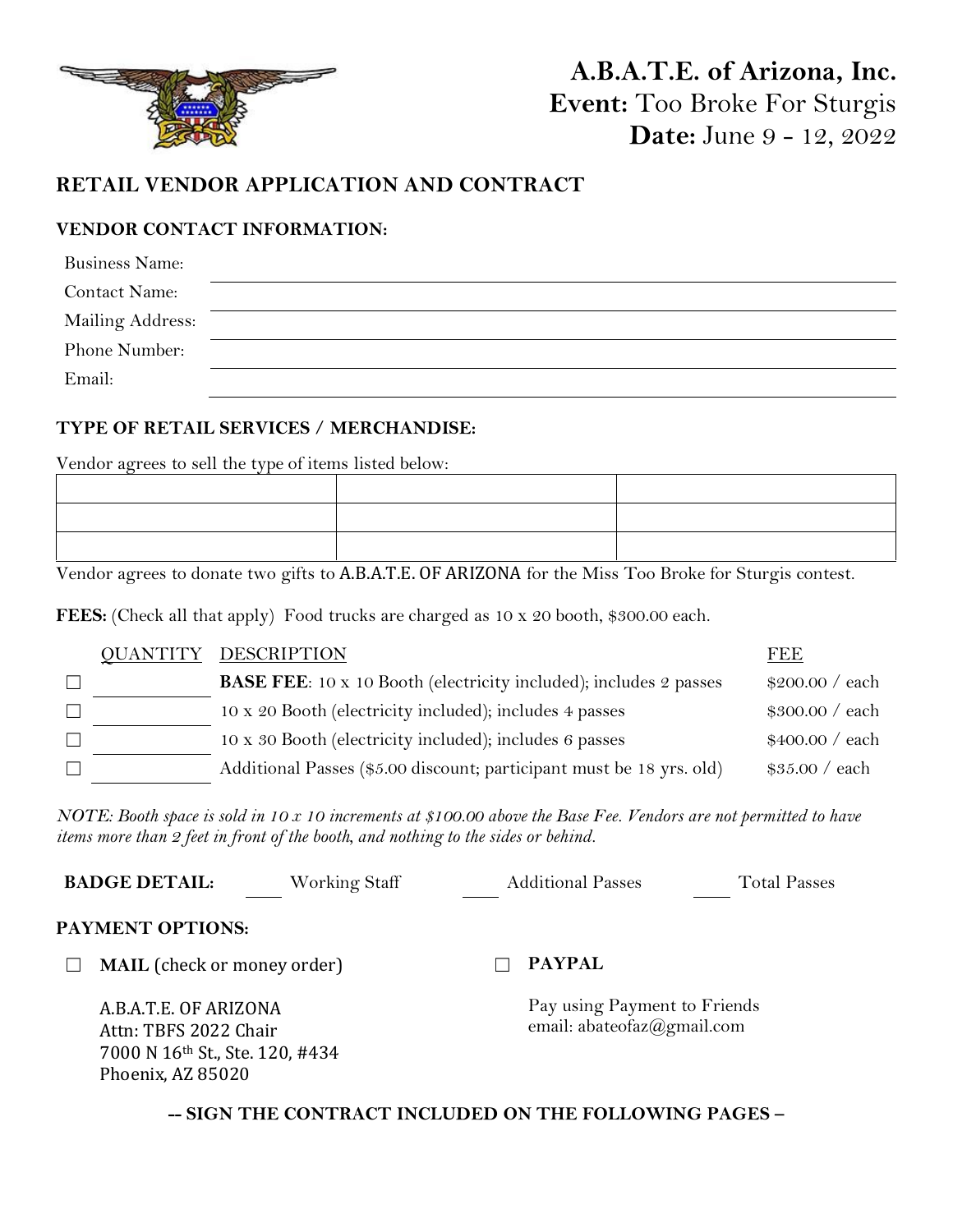# **TBFS 2022 RETAIL VENDOR APPLICATION AND CONTRACT**

#### **Both parties agree as follows:**

ABATE OF ARIZONA and the VENDOR shall remain independent contractors; nothing contained herein or done pursuant hereto shall be construed to create any relationship or principal and agent or employer and employee between TOO BROKE FOR STURGIS and the VENDOR to make them joint ventures.

#### **RIGHTS AND RESPONSIBILITIES OF TOO BROKE FOR STURGIS:**

#### **VENDOR spacing will be pre-assigned and under no circumstances will they be transferable.**

TOO BROKE FOR STURGIS shall have the right to review and qualify the product line.

TOO BROKE FOR STURGIS shall have the right to terminate the VENDOR agreement at any time should the VENDOR fail to meet established standards and conditions set forth in this agreement and conduct sales activities in good faith.

TOO BROKE FOR STURGIS to provide space for VENDOR to provide services on the event grounds and reserves the right to limit VENDOR's vehicular access to the event area, as well as to disallow any VENDOR tent/structure that does not meet TOO BROKE FOR STURGIS quality standards.

#### **TOO BROKE FOR STURGIS to provide the number of passes for working staff that corresponds to the booth payment by VENDOR.**

VENDOR passes are available upon request with quantity to be approved by TOO BROKE FOR STURGIS. Unless otherwise agreed upon, any VENDOR passes that are used for any purpose other than for working staff of VENDOR are subject to a \$1000.00 fine per occurrence.

#### **RESPONSIBILITIES OF THE VENDOR:**

VENDOR agrees to pay all fines/penalties to TOO BROKE FOR STURGIS for any fines/penalties levied for non-compliance of contract terms. VENDOR agrees to pay a fee for booth as described herein and attached.

**VENDOR booths must be manned at all times during event hours. Unmanned booths will be fined \$1000.00 and may be removed from the venue at the VENDOR's expense.**

**VENDOR booths are to be open and ready for business at the opening of doors each day; failure to do so may result in ejection from future events with TOO BROKE FOR STURGIS.**

**The VENDOR agrees to load in and load out their operations under the timeframe described within your acceptance email. VENDOR sales locations are at the discretion of TOO BROKE FOR STURGIS.**

#### **The VENDOR will not sell or donate space in its booth or site for advertising and/or promotion to any third party without TOO BROKE FOR STURGIS approval.**

**SALES & SALES TAX:** VENDORs are responsible for keeping track of all of their sales and paying current state sales tax.

VENDOR retains one hundred percent (100%) of all sales. All participating VENDORs are required to collect and pay appropriate city and state sales tax on all items/services sold.

VENDOR agrees to pay all fines/penalties levied to TOO BROKE FOR STURGIS and to reimburse TOO BROKE FOR STURGIS for any fines/penalties levied to TOO BROKE FOR STURGIS as a result of VENDOR's non-compliance with any Federal, City, State, or local law including, but not limited to DEC, OSHA, FCC, DOL, DOH, and EPA.

**FIRE & SAFETY**: VENDOR must obey all fire codes, laws, ordinances, and regulations pertaining to health, fire prevention and public safety. VENDOR must not nail, staple, or otherwise affix anything to walls, the ground or any part of the exhibit area.

**SECURITY**: Overnight roving security is provided. However, no responsibility is assumed for the VENDOR property and/or exhibitors' artwork while on the grounds during the event; therefore, booths should be secured by the VENDOR.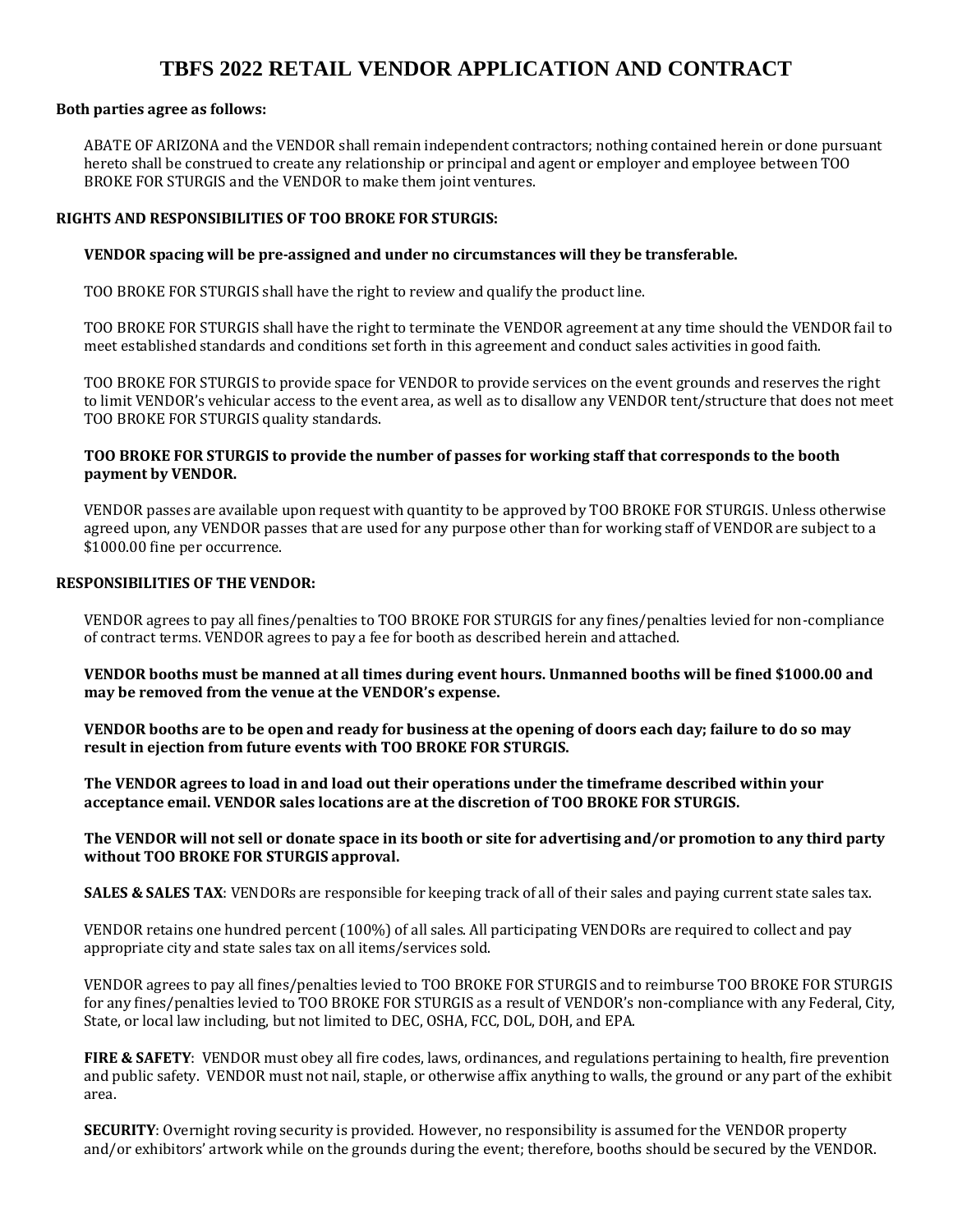**PERMITS**: VENDOR is responsible to obtain any other business licenses or permits, which may be required.

**WASTE & CLEAN UP**: VENDOR must have all equipment packed and moved by the designated time to allow for cleaning crews. VENDORs are responsible for all trash and waste of any kind. VENDOR agrees to remove all trash and other items from VENDOR's site, leaving it in an "as-was" condition.

**ELECTRICAL USAGE**: Power is available to those VENDORs that need it. **All VENDORs are required to provide a Heavy Duty 100' extension cord for your hook up.** If you need more than one hook-up to the spider box, you must get approval from TOO BROKE FOR STURGIS event organizer. 30 amp/125 available with 3-prong twist lock. Provie your own adapter if 30 amp/250 is needed. No 50amp breaker is available.

**PARKING**: Parking location will be directed upon arrival for load in by TOO BROKE FOR STURGIS event staff. Any support vehicles required by the VENDOR must be parked in the appropriate area as designated by TOO BROKE FOR STURGIS.

The succeeding entities that need to be included as an additional insured will be provided within your acceptance email.

**CANCELLATIONS & REFUNDS**: If VENDOR cancels less than 30 days before the event, all monies will be forfeited including deposits.

**INCLEMENT WEATHER**: No refunds will be given due to inclement weather or any other uncontrollable Act of God.

This contract is non-cancellable by VENDOR. VENDOR or the signatory below is fully responsible for all charges as outlined herein whether VENDOR uses the contracted space or not. **There will be no refunds or transfer of payment from one show to another without approval.** All space assignments are the final decision of TOO BROKE FOR STURGIS. TOO BROKE FOR STURGIS reserves all rights to change space assignments as they may determine necessary. All Exhibit materials must meet all fire codes. TOO BROKE FOR STURGIS reserves the right to require the modification of any Exhibit. TOO BROKE FOR STURGIS will not be responsible for inclement weather, sales results or any injury sustained by VENDORs or guests; damage to products or materials belonging to participants in the process of participation. VENDOR agrees to abide by all rules and guidelines set forth by TOO BROKE FOR STURGIS, the governing body and venue property owners written and oral. VENDOR understands failure to do so could result in ejection. VENDOR agrees to collect & remit required total sales tax on all relevant sales and obtain location city's remits and fees. VENDOR understands that TOO BROKE FOR STURGIS will consider all categories of product including some select imports & promotions.

By signing this agreement, the VENDOR has read and agreed to abide by the rules and regulations of the event. The VENDOR further acknowledges that by submitting this application and paying the respective fees, it is not guaranteed acceptance into the event.

**Authorizing Signature of VENDOR:**

**Print Name:**

**Date Signed:**

Don't hesitate to contact me with questions or concerns, Thank you,

*Joe Silk*

Joe Silk TBFS2022 Event Chairman

Mobile: (480) 628-8598 Email: [miterangers@msn.com](mailto:miterangers@msn.com) Website: [www.toobrokeforsturgtis.com](http://www.toobrokeforsturgtis.com/) Facebook: [www.facebook.com/toobrokeforsturgis](http://www.facebook.com/toobrokeforsturgis)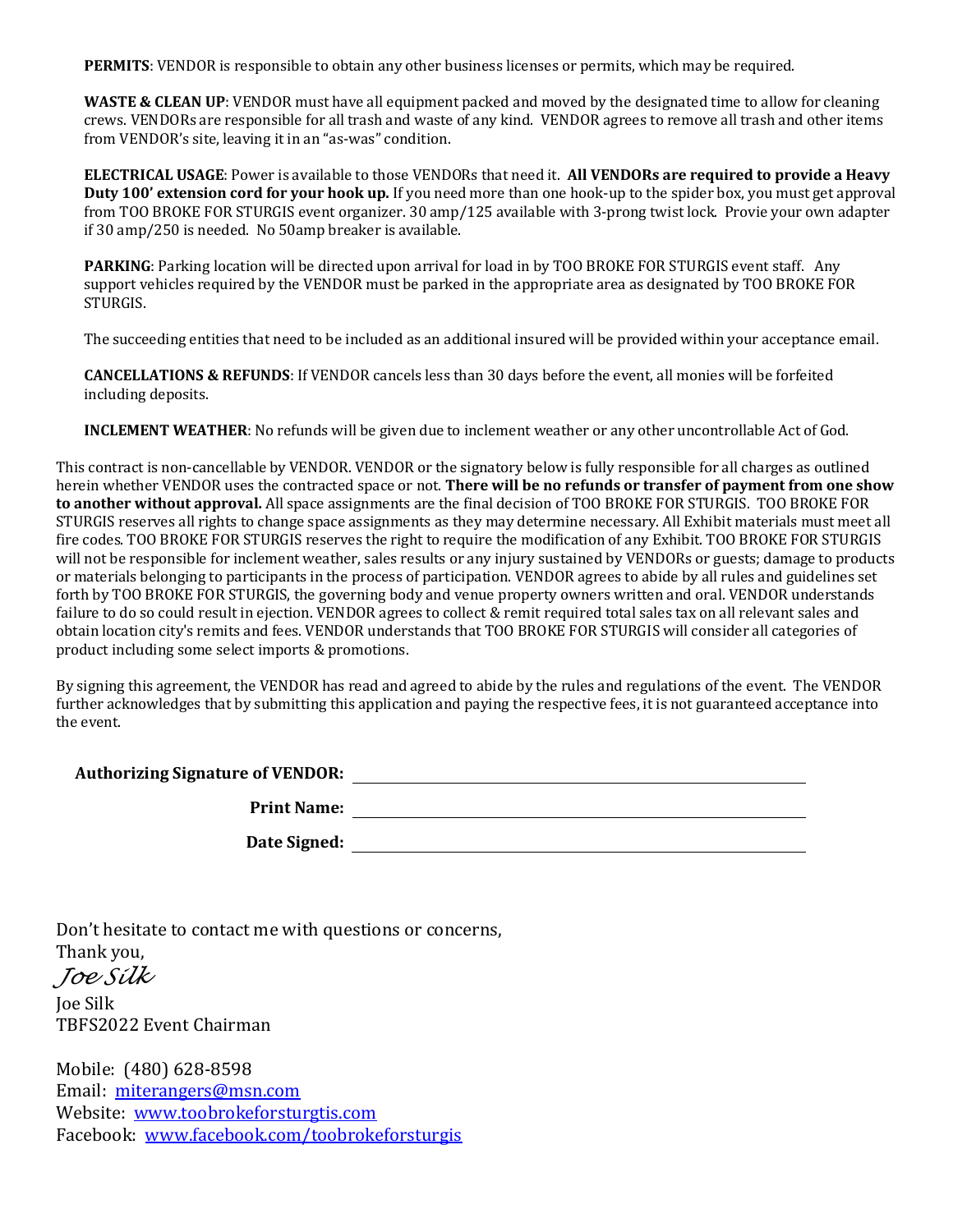

THANK YOU for your participation at TBFS. Your support this year, and year-after-year, helps ABATE and the TBFS Committee achieve its goal of offering a wide variety of goods, services, apparel, and food to meet the needs of the TBFS participants.

40

17

## **POINTS OF CONTACT**

- Event/Vendor Coordinator: Joe Silk (480) 628-8598, miterangers@msn.com
- Electrical issues while at TBFS: Nick "Scooby" Wilkinson (480) 340-5338, nwilkinson1169@gmail.com

### **DIRECTIONS TO TBFS (@MORMON LAKE LODGE)**

- **East Valley | 144 miles | 3 hours**
	- 1. Head north on Country Club Dr (AZ 87) | 78 miles
	- 2. Through the roundabouts in Payson, stay on AZ 87 No.
	- 3. Turn left onto Lake Mary Road (County Rd. 3) | 35 miles
	- 4. Turn left onto Mormon Lake Road | 27 miles
- **Phoenix | 139 miles | 2.5 hours**
	- 1. Head north on Black Canyon Highway | 110 miles
	- 2. Exit Lake Mary Road (Exit 339) DO NOT EXIT AT STONEMAN LAKE ROAD OR MUNDS PARK
	- 3. Turn right onto Lake Mary Road (County Rd. 3) | 20 miles
	- 4. Turn right onto Mormon Lake Road | 7 miles

## **LOOK FOR THE BROWN, WOODEN MORMON LAKE LODGE SIGN WHEN ENTERING MORMON LAKE ROAD FROM EITHER DIRECTION (on County Rd. 3). IF YOU PASS IT, CONTINUE AROUND THE LAKE AND TURN ONTO MORMON LAKE ROAD AGAIN.**

3

87

#### **WEATHER**

While weather is outside of our control, TBFS has only experienced beautiful weather at Mormon Lake in June. Anticipate 70 – 80 degrees during the day and 40 – 50 degrees at night.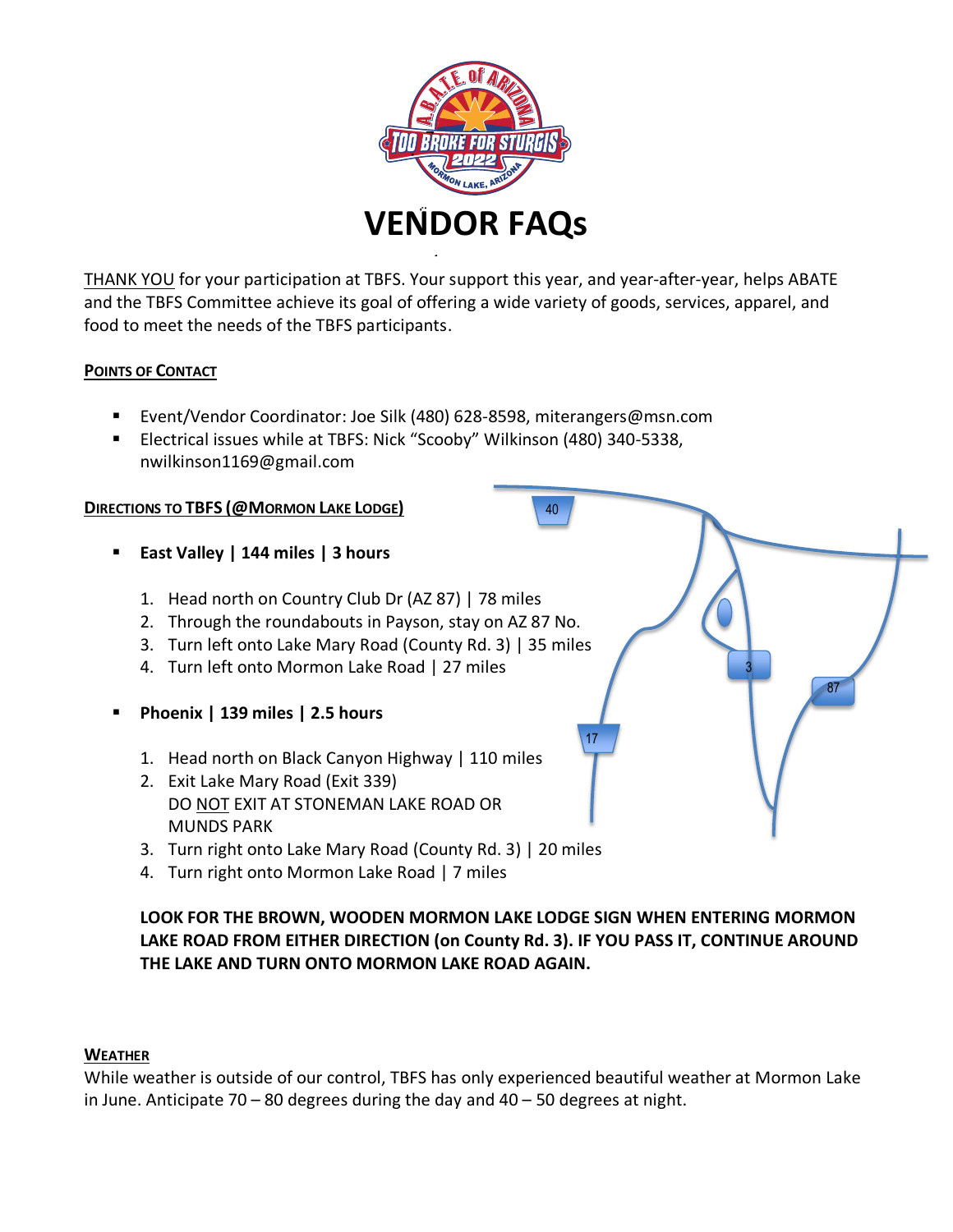## **CAMPING**

The dry camping area at TBFS is plentiful, first come – first serve. Tents and RV/Trailers are no charge. Also available are port-o-johns, hand washing stations, spigots of potable water, and coin-operated showers.

#### **BOOTH INFORMATION**

Your contract sets forth the terms for vending at TBFS. The information below serves as clarification to such terms, and does not supersede any of those terms.

### ▪ **Booth Location**

ABATE and the TBFS Committee will attempt to accommodate the needs of our vendors. Please inform the TBFS Vendor Coordinator, no later than one week before TBFS, of any special needs or requests related to your booth. Ultimately, all booth locations are at the sole discretion of the TBFS Vendor Coordinator or Event Coordinator.

#### ▪ **Booth Security**

Overnight roving security is provided 8pm-6am, however, no responsibility is assumed for your property. ABATE and the TBFS Committee recommends that you secure your booths each evening.

#### ▪ **Set Up/Tear Down**

Set up of your booth shall occur no earlier than Thursday AM. (ABATE is able to accommodate your arrival on Wednesday with at least one week advance notice to the TBFS Vendor Coordinator.) Tear down of your booth cannot occur any earlier than Sunday morning.

#### ▪ **Hours of Operation**

Vendors are required (as a minimum) to operate their booths during the event hours listed below.

- o Thurs 12PM 8PM
- o Fri 9AM 8PM
- o Sat 9AM 8PM

## ▪ **Etiquette**

To ensure TBFS remains successful, this year and in future years, we ask that you please maintain a biker friendly atmosphere. ABATE and the TBFS Committee will not tolerate undercutting, verbal assaults, or other inappropriate behavior of vendors, between vendors, or to our TBFS participants, volunteers, or TBFS Committee members.

#### ▪ **Power**

If you need electricity at your booth, you are REQUIRED to bring, at a minimum, one heavy-duty 100' extension cord. ABATE will use your extension cord to plug into the ABATE-provided spider box or generator.